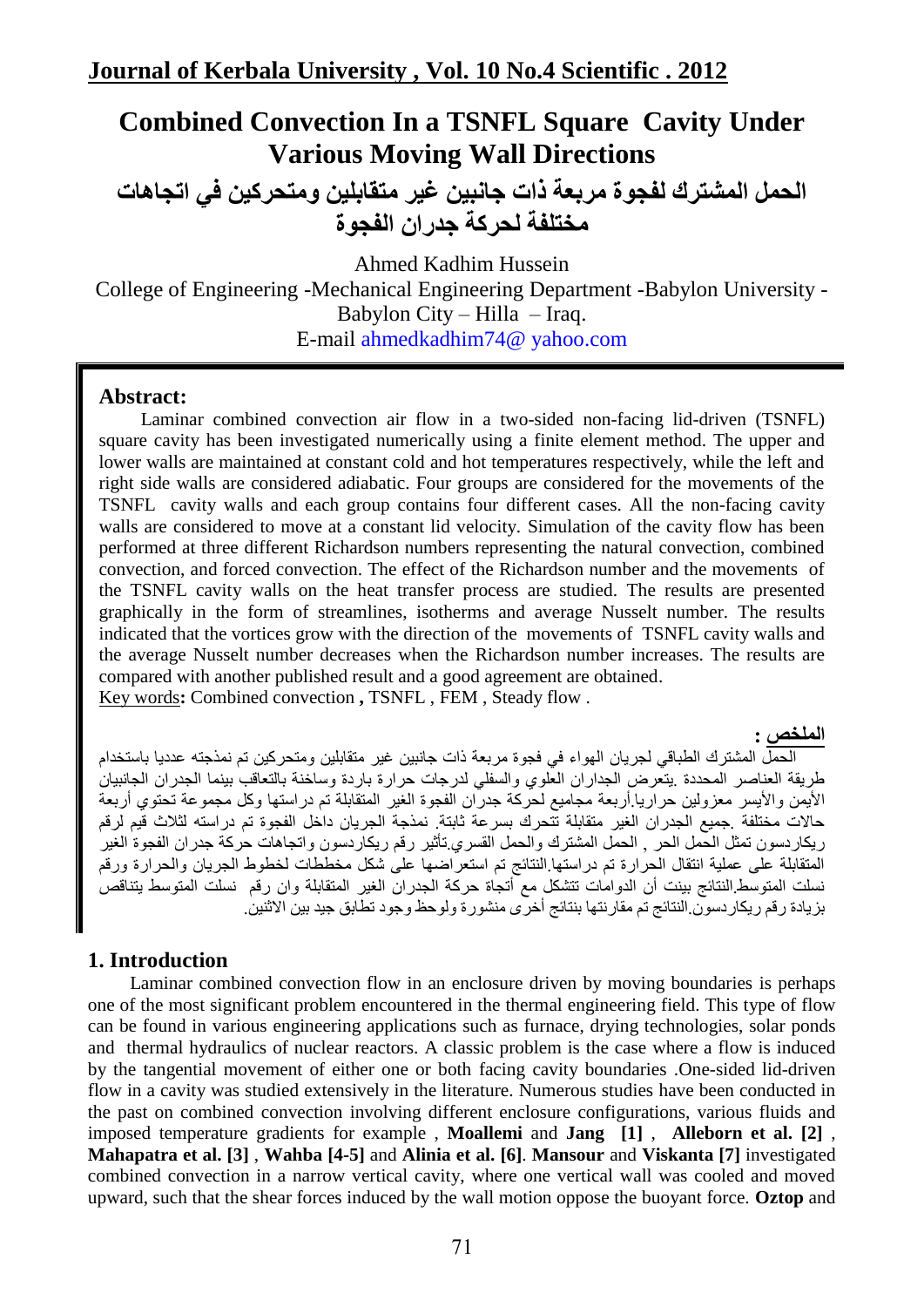**Dagtekin [8]** investigated numerically two-dimensional mixed convection problem in a vertical liddriven enclosure. They observed that Richardson number affected the flow and heat transfer in the enclosure. **Mahapatra et al. [9]** investigated numerically opposing mixed convection in a differentially heated partitioned enclosure. It was found that when height of centrally located partition increased , the heat transfer was found to be more than that of natural convection for a partitioned enclosure. **Luo** and **Yang [10]** simulated numerically the fluid flow and heat transfer in a TSNFL cavity with an aspect ratio of 1.96. They concluded that for higher values of Reynolds number, two saddle-node points were identified on the corresponding branches. **Beya** and **Lili [11]**  presented a numerical simulations of the three-dimensional fluid flow in a two-sided cubical cavity. The time dependent solution was studied and the critical Reynolds number was localized. **Siegmann-Hegerfeld et al. [12]** investigated experimentally two and three-dimensional flows in rectangular cavities driven by collinear motion of two facing walls. The critical thresholds for the onset of most of the three-dimensional modes had been observed which agreed with corresponding linear-stability calculations. **Basak et al. [13]** used finite element simulations to investigate the influence of linearly heated side wall(s) or cooled right wall on combined convection lid-driven flows in a square cavity. It was observed that multiple circulation cells appeared inside the cavity with the increase of Prandtl number. **Noor et al. [14]** studied the flow in a square cavity with double-sided oscillating lids in anti-phase. They concluded that the heat transfer rates were affected by non-dimensional oscillation angular frequency. **Ouertatani et al. [15]** studied three-dimensional combined convection in double lid-driven cubic cavity heated from the top and cooled from below. It was found that a remarkable heat transfer improvement of up to 76% could be reached for the particular combination of Re = 400 and Ri =1. **Cheng** and **Liu [16]** investigated the effect of temperature gradient orientation in a lid-driven differentially heated square cavity. It was found that the direction of temperature gradient affected the flow in the cavity. **Oueslati et al. [17]** carried a numerical study of the three-dimensional fluid flow in two-sided cavities. A correlation was established and gave the critical Reynolds number value. **Vicente et al. [18]** studied twodimensional laminar flows in a span wise-periodic double-sided lid-driven cavity with complex cross-sectional profiles. Neutral loops were established for the geometries considered. **Golkarfard et al. [19]** investigated numerically the laminar combined convection flow in a lid-driven cavity with two heated obstacles. They concluded that the size of obstacles had a great effect on particle deposition. **Cheng et al. [20]** investigated numerically the mixed convection in a 2-D cavity .The average Nusselt numbers were reported to illustrate the influence of flow parameter variations on heat transfer process. The present work studied the case of TSNFL cavity in which the flow is driven by the TSNFL cavity walls in all directions.

### **2. Mathematical Model.**

The configuration for the TSNFL square cavity filled with air  $(Pr = 0.71)$  is sketched in Fig.1. The cavity left and right sidewalls are considered adiabatic. The upper wall is maintained at constant cold temperature  $(T_c)$  while the lower wall is maintained at constant hot temperature  $(T_b)$ . The flow inside the cavity is driven by the movements of the TSNFL cavity walls, which move with equal velocities in different directions. Four groups are considered for the movements of the TSNFL cavity walls and each group contains four cases which are :-

### **Group A**

**Case I** :The upper wall moves at a constant velocity  $(V_c)$  from right to left, while the right adiabatic sidewall moves downwards at the same velocity.

**Case II**: The upper wall moves at a constant velocity  $(V_c)$  from left to right, while the left adiabatic sidewall moves downwards at the same velocity.

**Case III** :The lower wall moves at a constant velocity  $(V_c)$  from left to right, while the left adiabatic sidewall moves upwards at the same velocity.

**Case IV** : The lower wall moves at a constant velocity  $(V_c)$  from left to right, while the right adiabatic sidewall moves upwards at the same velocity.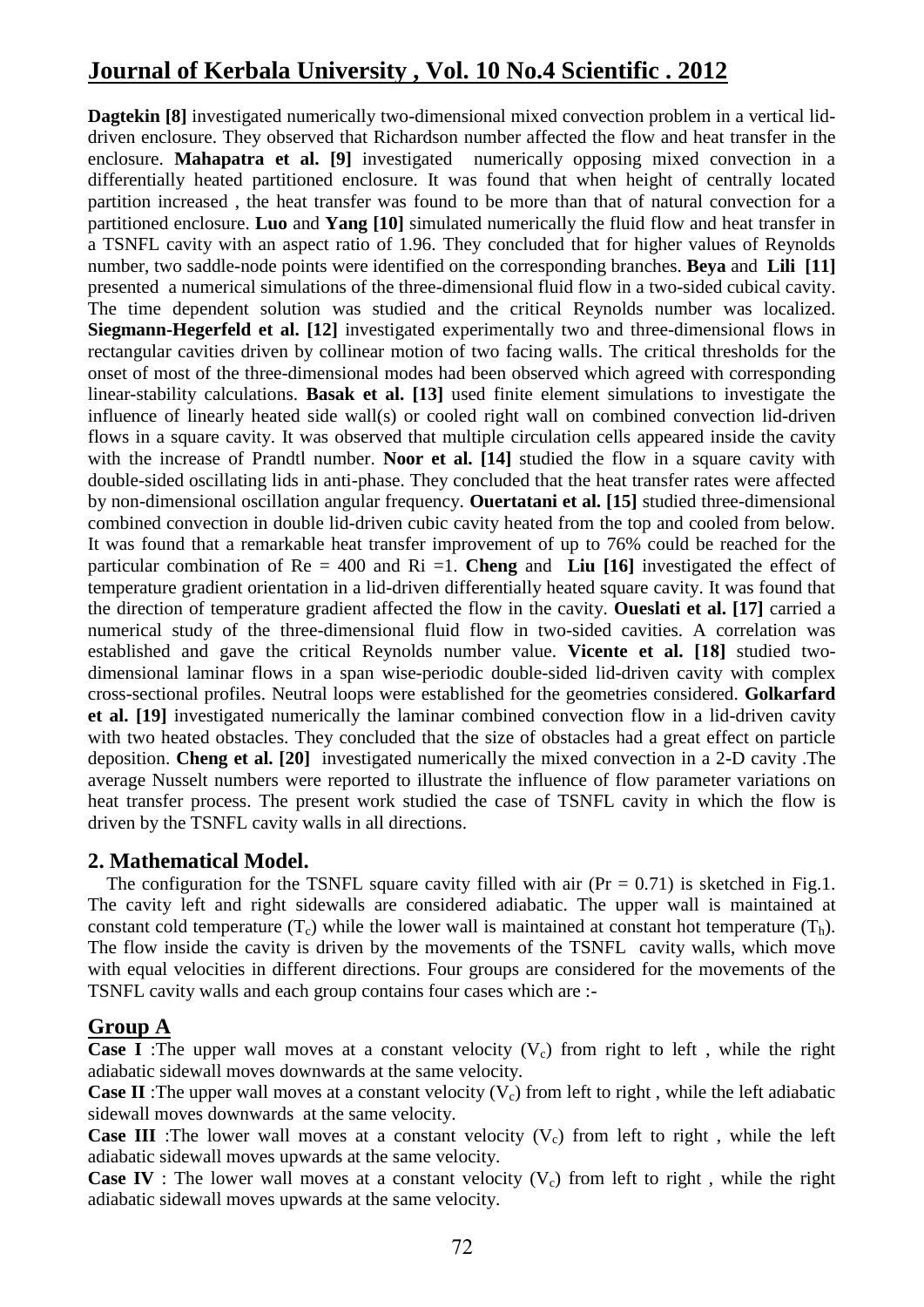### **Group B**

**Case I** : The upper wall moves at a constant velocity  $(V_c)$  from left to right, while the right adiabatic sidewall moves upwards at the same velocity.

**Case II** :The lower wall moves at a constant velocity  $(V_c)$  from left to right, while the right adiabatic sidewall moves downwards at the same velocity.

**Case III** :The upper wall moves at a constant velocity  $(V_c)$  from left to right, while the left adiabatic sidewall moves upwards at the same velocity.

**Case IV**: The lower wall moves at a constant velocity  $(V_c)$  from left to right, while the left adiabatic sidewall moves downwards at the same velocity.

### **Group C**

**Case I** : The upper wall moves at a constant velocity  $(V_c)$  from left to right, while the right adiabatic sidewall moves downwards at the same velocity.

**Case II** :The upper wall moves at a constant velocity  $(V_c)$  from right to left, while the left adiabatic sidewall moves downwards at the same velocity.

**Case III** :The lower wall moves at a constant velocity  $(V_c)$  from right to left, while the right adiabatic sidewall moves upwards at the same velocity.

**Case IV** : The lower wall moves at a constant velocity  $(V_c)$  from right to left, while the left adiabatic sidewall moves upwards at the same velocity.

### **Group D**

**Case I** : The upper wall moves at a constant velocity  $(V_c)$  from right to left, while the right adiabatic sidewall moves upwards at the same velocity.

**Case II**: The upper wall moves at a constant velocity  $(V_c)$  from left to right, while the left adiabatic sidewall moves upwards at the same velocity.

**Case III** :The lower wall moves at a constant velocity  $(V_c)$  from right to left, while the right adiabatic sidewall moves downwards at the same velocity.

**Case IV**: The lower wall moves at a constant velocity  $(V_c)$  from right to left, while the left adiabatic sidewall moves downwards at the same velocity.

The governing parameter is Richardson number which is varied from 0.01 to 100. To vary Richardson number, Grashof number is considered fixed at  $Gr = 10<sup>4</sup>$  while changing Reynolds number through the lid velocity (V<sub>c</sub>) so that the range of Reynolds number is taken as (10  $\leq$  Re  $\leq$ 1000).

The following assumptions are considered in the present work : -

1.The flow is assumed two-dimensional , Newtonian , laminar and steady.

2.The fluid properties are assumed constant except the density variation.

3.The viscous dissipation effects are considered negligible.

The governing equations are converted into a dimensionless forms by using the following dimensionless variables:

$$
\theta = \frac{T - T_C}{\Delta T} , \quad U, V = \frac{u, v}{V_C} , \quad P = \frac{p}{\rho V_C^2} , \quad X, Y = \frac{x, y}{H}
$$
 (1)

Therefore, the dimensionless governing equations of present work are expressed in the following forms:

$$
U_x + V_y = 0 \tag{2}
$$

$$
UU_{x} + VU_{y} = -P_{x} + \left(\frac{Gr}{Ri}\right)^{-0.5} (\nabla^{2} U)
$$
\n(3)

$$
UV_x + VV_y = -P_y + (\frac{Gr}{Ri})^{-0.5} (\nabla^2 V) + Ri\theta
$$
\n(4)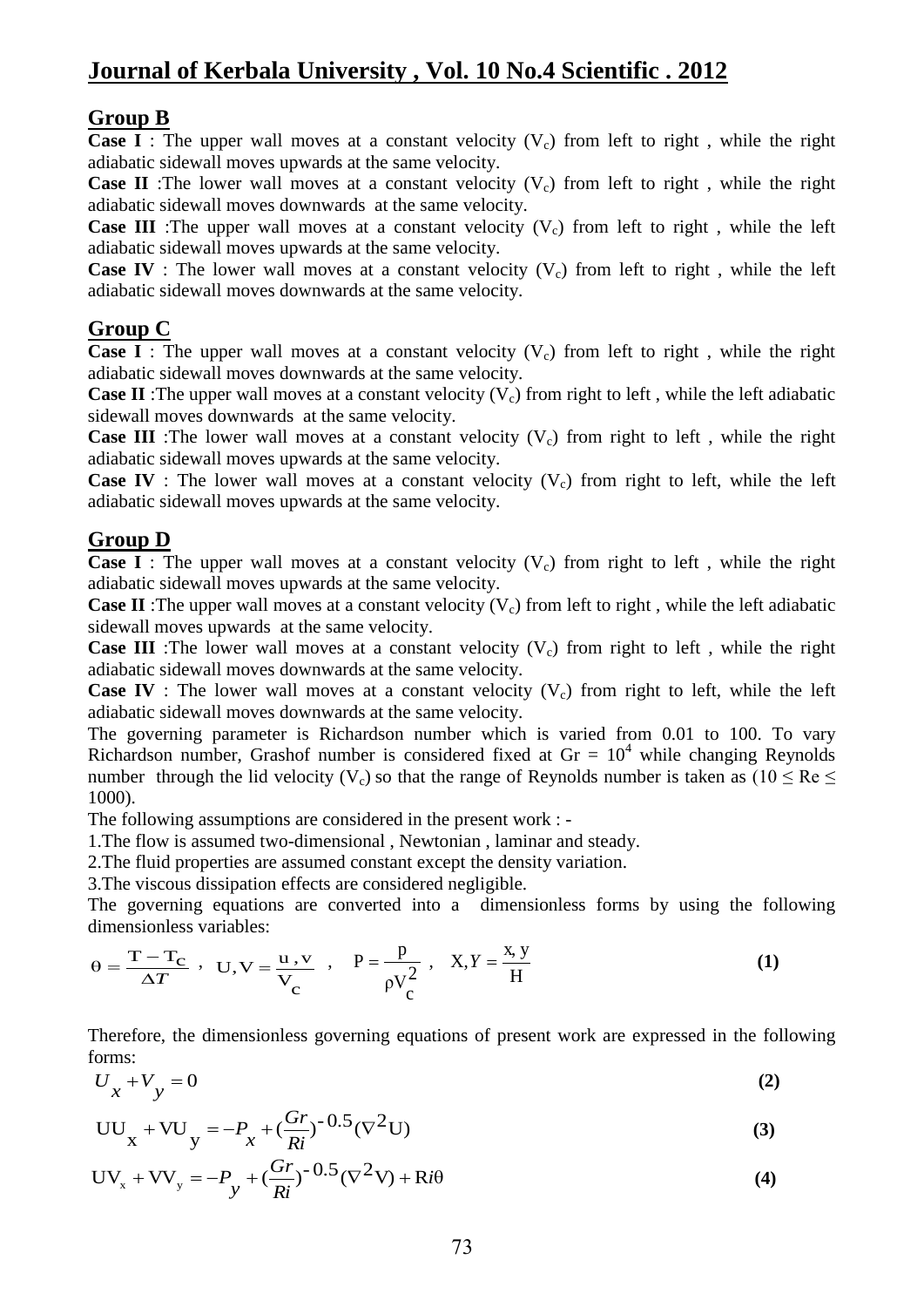$$
U\theta_x + V\theta_y = \frac{1}{\text{Pr}} \left(\frac{Gr}{Ri}\right)^{-0.5} (\nabla^2 \theta)
$$
\n(5)

The Richardson number is defined as :-

$$
Ri = \frac{g\beta (T_h - T_c)H^3}{v^2 Re^2}
$$
 (6)

The heat transfer rate is expressed in terms of average Nusselt number at the hot lower wall as follows:-

$$
\overline{Nu}_{h} = -\int_{0}^{1} (\frac{\partial \theta}{\partial Y}) dY
$$
 (7)

**Boundary conditions :**The dimensionless boundary conditions which are used in the present study can be arranged as follows:-

**1.**The upper wall is maintained at constant cold temperature  $(T_c)$  sliding at a constant velocity  $(V_c)$ in the left and right directions so that :-

at Y=1 and  $0 < X < 1$ ,  $\theta = 0$ ,  $\Psi = 0$  for stationary wall and  $U = \pm 1$  for lid wall **2.**The lower wall is maintained at constant hot temperature  $(T_h)$  sliding at a constant velocity  $(V_c)$  in the left and right directions so that :-

at Y=0 and  $0 < X < 1$ ,  $\theta = 1$ ,  $\Psi = 0$  for stationary wall and U =  $\mp 1$  for lid wall **3.**The left sidewall is considered adiabatic and sliding at a constant velocity  $(V_c)$  in the upward and down ward directions so that :-

at X=0 and 
$$
0 < Y < 1
$$
,  $\frac{\partial \theta}{\partial X} = 0$ ,  $\Psi = 0$  for stationary wall and  $V = \pm 1$  for lid wall

**4.**The right sidewall is considered adiabatic and sliding at a constant velocity  $(V_c)$  in the upward and down ward directions so that :-

at X=1 and  $0 < Y < 1$ ,  $\frac{\partial C}{\partial x} = 0$  $\partial$  $\partial$ *X*  $\frac{\theta}{\theta}$  = 0,  $\Psi$  = 0 for stationary wall and  $V = \pm 1$  for lid wall

#### **3. Numerical method** , **grid test and validation**

3 is internsional and is internsion and is internsional constant cold ten at :-<br>  $\Psi = 0$  for static constant hot temp<br>  $\Psi = 0$  for static internsical is internet internsical internsical internsical internsical internsical The finite element method is used to discretize the non-dimensional Navier-Stokes and energy equations (Eqs.(2-5)). The details of this algorithm and the mesh generation procedure are given by **Liu** and **Quek [21]**. A program code is written in Fortran language to follow this algorithm. An iterative process by the line-by-line method solves each variable obtained from the resulting set of discretized governing equations. The iteration process is repeated until the convergence criterion is satisfied when the values of residual terms in the momentum and energy equations did not exceed 10<sup>-7</sup>. In order to obtain a grid-independent solution, eight combinations (40 x 40, 50 x 50, 60 x 60, 70 x 70, 80 x 80, 100 x 100, 128 x 128 and 150 x 150) of non-uniform grids are used to check the influence of grid size on the accuracy of the computed results. Fig.2 shows the convergence of the average Nusselt number  $(\overline{Nu}_h)$  with grid refinement. It is observed that the grid independence occurs with a grid set of (128 x128 ). The accuracy of present computer code has been verified by considering the combined convection problem in a lid-driven cavity with a stable vertical temperature gradient considered by **Oztop** and **Dagtekin [8]**. It can be seen from **Table 1**, that there is a good agreement for average Nusselt numbers at the top wall obtained by the present computer code when compared with their corresponding values considered by **Oztop** and **Dagtekin [8]** with a maximum difference of about 0.953 %.

#### **4. Results and Discussion.**

#### **4.1. The forced convection effect , ( i.e., Ri = 0.01)**

 Figures **3** and **4** show the streamlines and isotherms when the forced convection effect is dominated (i.e.,  $Ri = 0.01$ ) for various TSNFL cavity orientations. In this case, the shear force due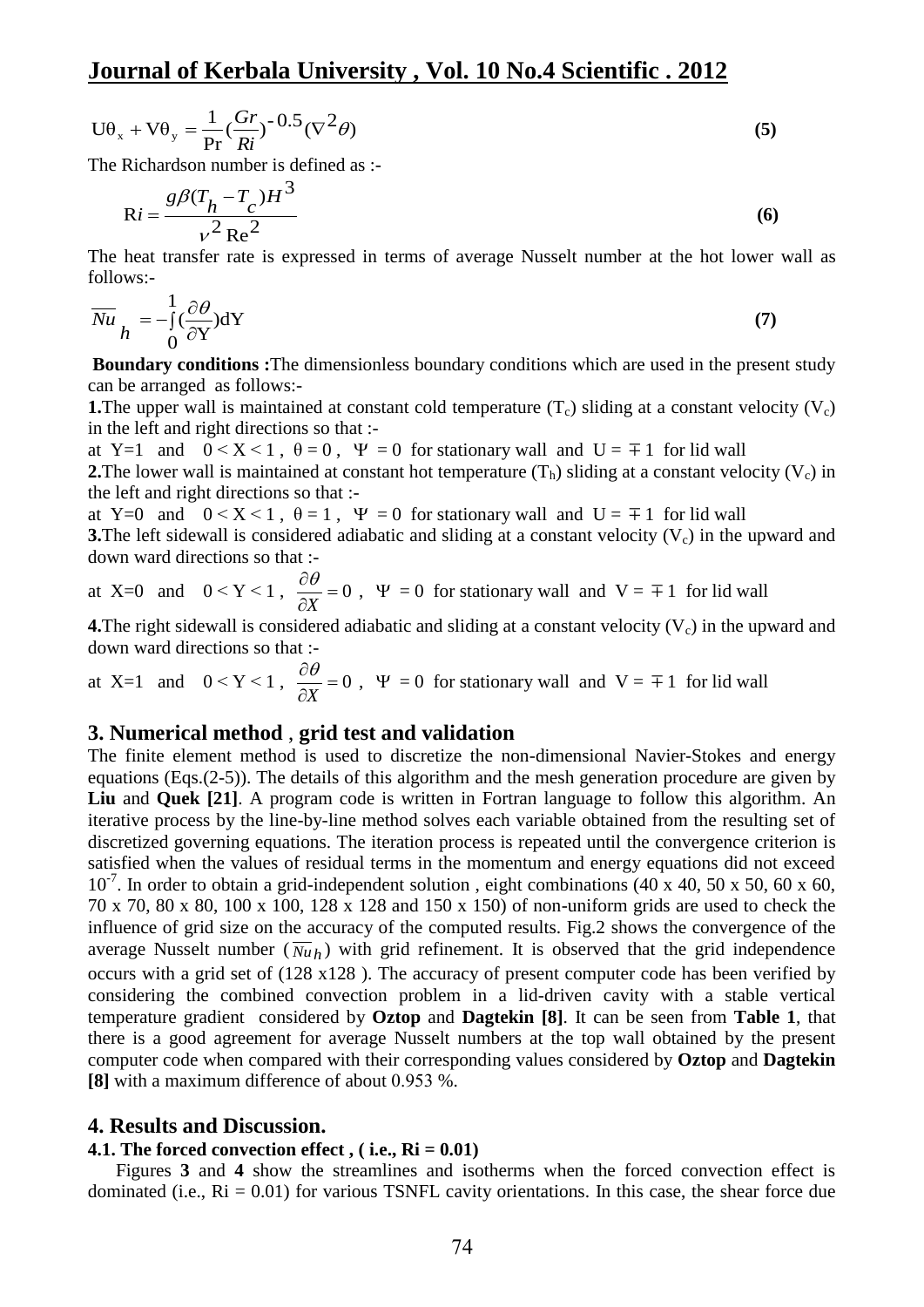to the movements of the TSNFL cavity walls has a stronger influence compared with buoyancy force. The results are discussed as follows :-

1-It can clearly see that when the upper wall moves to the left and when the right side wall moves downwards , a two large separate major clockwise and anti-clockwise vortices can be generated which occupy the core of the flow and its size increases with the increase of the movements of these TSNFL cavity walls. This is because the convection currents begin from the lower hot wall and move towards the upper cold wall due to buoyancy and shear forces. Also, a small minor recirculating clockwise and anti-clockwise vortices can be observed at the lower edge of the cavity. The same behavior can be observed when the direction of the movements of the TSNFL cavity walls diverges ( for example, when the upper wall moves to the right and the left side wall moves downwards or when the lower wall moves to the right and the left side wall moves upwards , etc.).The only difference is that the large major vortices grow with the direction of the movements of TSNFL cavity walls. The maximum stream function at these cases is about  $(\Psi_{\text{Max}} =$ 0.1660).With respect to isotherms, there is a clear concentrations of them adjacent the upper cold and the lower hot corners of the cavity. This is due to the strong temperature gradient in the vertical direction which gives an indication that the convection heat transfer becomes more significant compared to the conduction heat transfer.

2-When the direction of the movements of the TSNFL cavity walls converges ( for example, when the upper wall moves to the right and the right side wall moves upwards or when the upper wall moves to the left and the left side wall moves upwards , etc.) , a two large major clockwise and anticlockwise vortices can be seen with a perfectly symmetrical patterns about the diagonal of the cavity. In this case , the minor vortices are begin to disappear from the flow field. The maximum stream function at these cases is about ( $\Psi_{\text{Max}} = 0.2118$ ). With respect to isotherms, the concentration of them adjacent the cold upper and hot lower walls increases when the direction of the movements of the TSNFL cavity walls converges. In this case, the isotherms begin to shift towards the diagonal of the cavity. This is due to the strong effect of both the shear and buoyancy forces.

3-When the direction of the movements of the TSNFL cavity walls is in the clockwise direction ( for example, when the lower wall moves to the left and the right side wall moves downwards or when the upper wall moves to the right and the right side wall moves downwards , etc.) , the flow field structure can be characterized by a large single major vortices at the center of the cavity. Also, a small single minor vortices can be noticed at the cavity corner. The maximum stream function at these cases is about ( $\Psi_{\text{Max}} = 0.1454$ ). The same behavior can be seen when the movements of the TSNFL cavity walls is in the anti-clockwise direction ( for example, when the lower wall moves to the right and the right side wall moves upwards or when the upper wall moves to the left and the right side wall moves upwards, etc.). The maximum stream function are observed to be ( $\Psi_{\text{max}}$  = 0.1457). With respect to isotherms, it can be noticed that they are clustered adjacent the cavity corners and a thermal boundary layer can be noticed at these regions. By comparing the results of these various cases , it can be seen that the case where the direction of the movements of the TSNFL cavity walls converges provides a high circulation intensity of the flow field compared with another considered cases. The reason of this behavior, since at this case the shear and buoyancy forces act in the same direction. In general, when the Richardson number is very low ( i.e., Reynolds number is high) , the isotherm contours take a confusion shape and a high disturbance can be seen in it where the convection heat transfer is dominant.

### **4.2. The combined convection effect ( i.e., Ri = 1)**

Figures **5** and **6** illustrate respectively the streamlines and isotherms when the forced convection effect is approximately equivalent to the natural convection effect (i.e.,  $\text{Ri} = 1$ ) for various TSNFL cavity orientations. In this case, the shear force has the same influence with the buoyancy force. The results are discussed as follows :-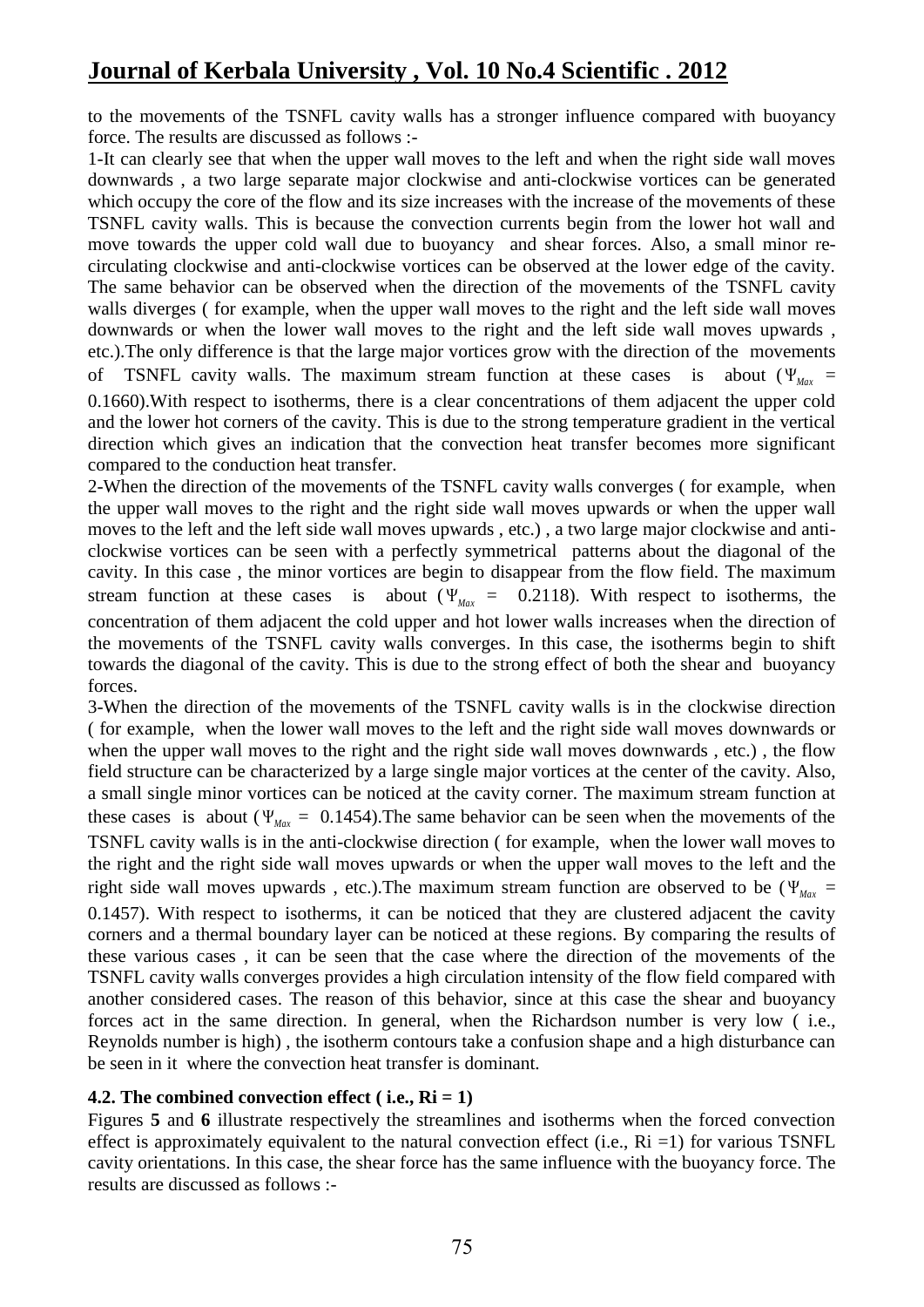1-When the direction of the movements of the TSNFL cavity walls diverges ( for example, when the upper wall moves to the right and the left side wall moves downwards or when the lower wall moves to the right and the left side wall moves upwards , etc.).One of the major large vortices begins to grow and extends clearly inside the cavity, while the other major large vortices which are observed when the Richardson number is very low begins to decrease in size. From the other hand, the minor vortices which are noticed adjacent the cavity corners begin to decrease also if it compared with the corresponding minor vortices when the Richardson number is very low. Also, the circulation intensity decreases due to decrease the role of the shear force when the Richardson number increases from 0.01 to 1.0.This increasing in the Richardson number reduces the influence of the movements of the TSNFL cavity walls and causes to reduce the circulation intensity. The maximum stream function at these cases is about ( $\Psi_{\text{Max}} = 0.01836$ ).

2-When the direction of the movements of the TSNFL cavity walls converges ( for example, when the upper wall moves to the right and the right side wall moves upwards or when the upper wall moves to the left and the left side wall moves upwards , etc.) , the flow field can be represented by a two major vortices which are symmetrical in shape but they are different in size. It can also be seen that the maximum stream function increases from  $(\Psi_{\text{Max}}=0.01836)$  when the direction of the movements of the TSNFL cavity walls diverges to  $(\Psi_{\text{Max}}=0.01945)$  when the direction of the movements of the TSNFL cavity walls converges. This is because, the buoyancy and shear forces act in the same direction. From the other side, the minor vortices are completely disappear from the flow field at this case.

3-When the direction of the movements of the TSNFL cavity walls is in the clockwise direction ( for example, when the lower wall moves to the left and the right side wall moves downwards or when the upper wall moves to the right and the right side wall moves downwards , etc.) , the flow field structure can be represented by a large single major vortices which occupy the entire cavity zone. In this case , it can be seen that the center of the vortices are shifted either in the upwards direction or in the downwards direction according to the orientation of the movements of the TSNFL cavity walls. From the other side, a very small minor vortices can be found in the upper or lower corners of the cavity. The maximum stream function at these cases is about ( $\Psi_{\text{Max}}$  = 0.01927). The same behavior can be seen when the movements of the TSNFL cavity walls is in the anti-clockwise direction ( for example, when the lower wall moves to the right and the right side wall moves upwards or when the upper wall moves to the left and the right side wall moves upwards, etc.). The maximum stream function are observed to be ( $\Psi_{\text{Max}} = 0.02031$ ). With respect to isotherms, the disturbance in the isotherm contours begin to decrease gradually when the Richardson number is unity for all various directions of the TSNFL cavity walls if it compared with the corresponding isotherm contours when the Richardson number is very low. This is because the intensity of circulation reduces due to decrease the effect of the vortices coming from the shear force effect when the Richardson number is unity. The thermal energy inside the cavity is transferred by conduction. This can be observed from approximately horizontal and parallel lines instead of convection at the case when the Richardson number is very low.

#### **4.3. The natural convection effect , ( i.e., Ri = 100)**

Figures **7** and **8** show the streamlines and isotherms when the forced convection effect is less than the natural convection effect (i.e.,  $Ri = 100$ ) for various TSNFL cavity orientations. In this case, the shear force has a slight influence compared with the buoyancy force. The results are discussed as follows :-

1-It is clearly seen that when the upper wall moves to the left and when the right side wall moves downwards , the flow field is characterized by a large major vortices which occupy most size of the cavity. The vortices are rotate inside the cavity with the direction of the TSNFL cavity walls. The another major vortices which are observed when the Richardson number is very low (i.e.,  $Ri = 0.01$ ) begin to vanish rapidly and clearly. The reason of this behavior is due to the slight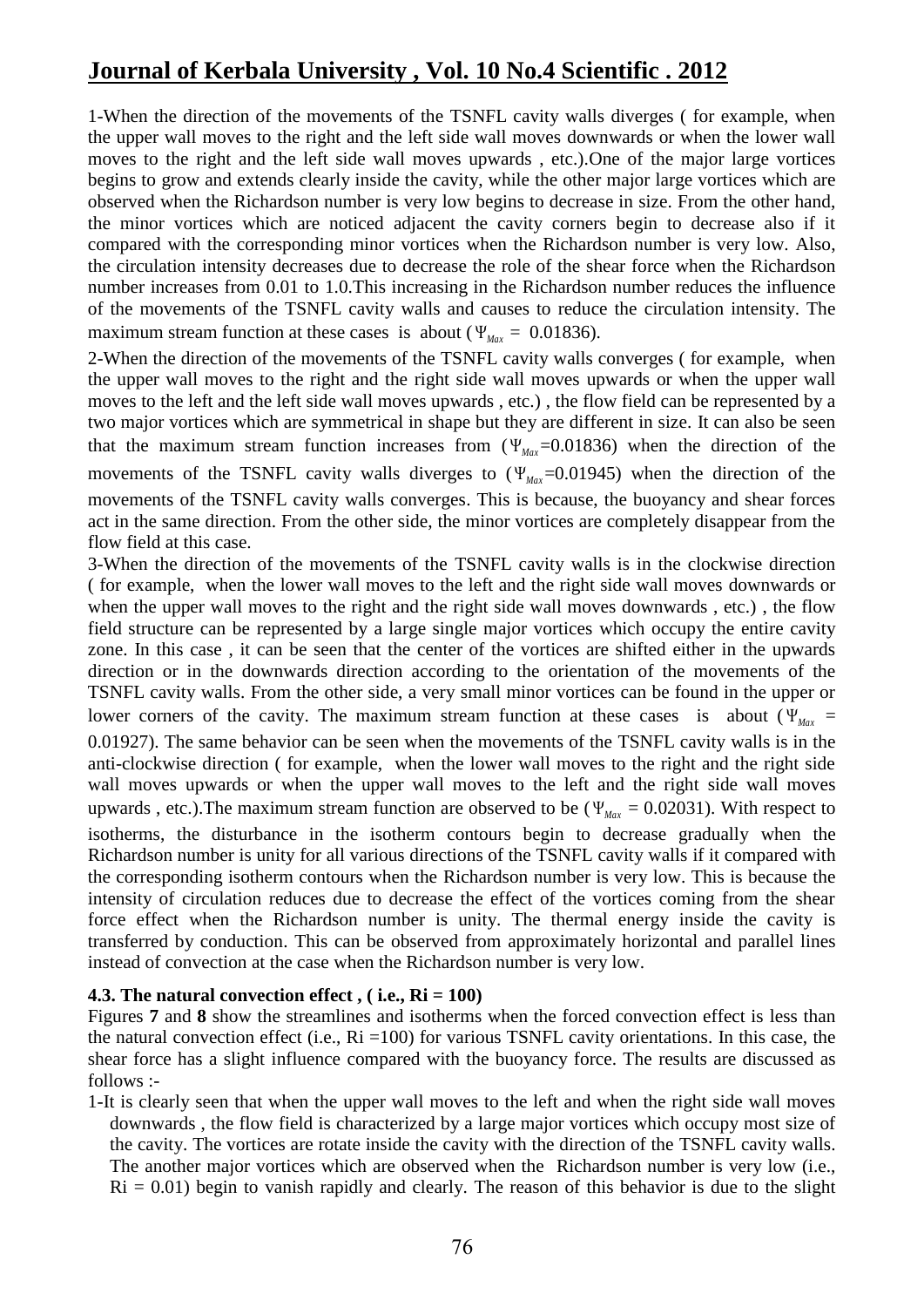effect of the shear force when the Richardson number is high. This leads to decrease the vortices which are constructed due to the shear force effect. Therefore , the other major vortices which are constructed due to the buoyancy force take an important role and begin to grow significantly. From the other hand, it can be observed a small minor vortices adjacent to the right side wall. A similar phenomena can be seen when the direction of the movements of the TSNFL cavity walls diverges ( for example, when the upper wall moves to the right and the left side wall moves downwards or when the lower wall moves to the right and the left side wall moves upwards , etc.). The maximum stream function at these cases is about ( $\Psi_{\text{Max}} = 0.00789$ ).

- 2-When the direction of the movements of the TSNFL cavity walls converges ( for example, when the upper wall moves to the right and the right side wall moves upwards or when the upper wall moves to the left and the left side wall moves upwards , etc.) , the flow inside the cavity can be represented by a large major vortices which cover the majority of the cavity. In this case , the minor vortices are begin to enlarge in size compared with the corresponding minor vortices when the direction of the movements of the TSNFL cavity walls diverges. The maximum stream function at these cases is about ( $\Psi_{\text{Max}} = 0.00791$ ).
- 3-When the direction of the movements of the TSNFL cavity walls is in the clockwise direction ( for example, when the lower wall moves to the left and the right side wall moves downwards or when the upper wall moves to the right and the right side wall moves downwards , etc.) , the flow field can be represented also by a single major vortices which move in the clockwise direction. The major difference in this case is that the vortices center begins to shift in upwards or downwards orientations depending on the direction of the movements of the TSNFL cavity walls. Moreover, the minor vortices begin to disappear from the flow field. The maximum stream function at these cases is about ( $\Psi_{\text{Max}} = 0.00870$ ). A similar behavior can be noticed when the direction of the movements of the TSNFL cavity walls is in the anti-clockwise direction. The maximum stream function at these cases is about ( $\Psi_{\text{Max}} = 0.00871$ ). With respect to isotherms, it is noticeable that they are equally distributed in the cavity as a horizontal lines and the conduction heat transfer is dominant. This is because , when the Richardson number is high (i.e., Reynolds number is low) the temperature gradient decreases and a thermal boundary layers begin to construct and as a result the rate of heat transfer decreases. Furthermore, when the Reynolds number is low, the shear force effect due to the movements of the TSNFL cavity walls decreases and the transferred thermal energy by it decreases which leads to decrease the rate of heat transfer and making the isotherms similar to that are countered in the conduction heat transfer.

#### **4.4. Average Nusselt number effects**

Figure **9** shows the average Nusselt number distribution along the hot lower wall for various TSNFL cavity orientations as a function of Richardson number. It can be observed that , the average Nusselt number has a large value when the Richardson number is low (i.e., in the forced convection-dominant region). This behavior can be observed for different TSNFL cavity orientations. The reason of this behavior is due to high intensity of circulation comes from major and minor vortices when the Richardson number is low. Furthermore , the average Nusselt number distribution along the hot bottom wall has a larger value for the following situations :-

For **case I** , when the direction of the movements of the TSNFL cavity walls is in the clockwise direction ( i.e., when the upper wall moves to the right and the right side wall moves downwards )

For **case II** , when the movements of the TSNFL cavity walls is in the anti-clockwise direction (i.e., when the upper wall moves to the left and the left side wall moves downwards).

 For **case III** , when the movements of the TSNFL cavity walls is in the anti-clockwise direction (i.e., when the lower wall moves to the right and the right side wall moves upwards).

 For **case IV** , when the direction of the movements of the TSNFL cavity walls is in the clockwise direction (i.e., when the lower wall moves to the left and the left side wall moves upwards).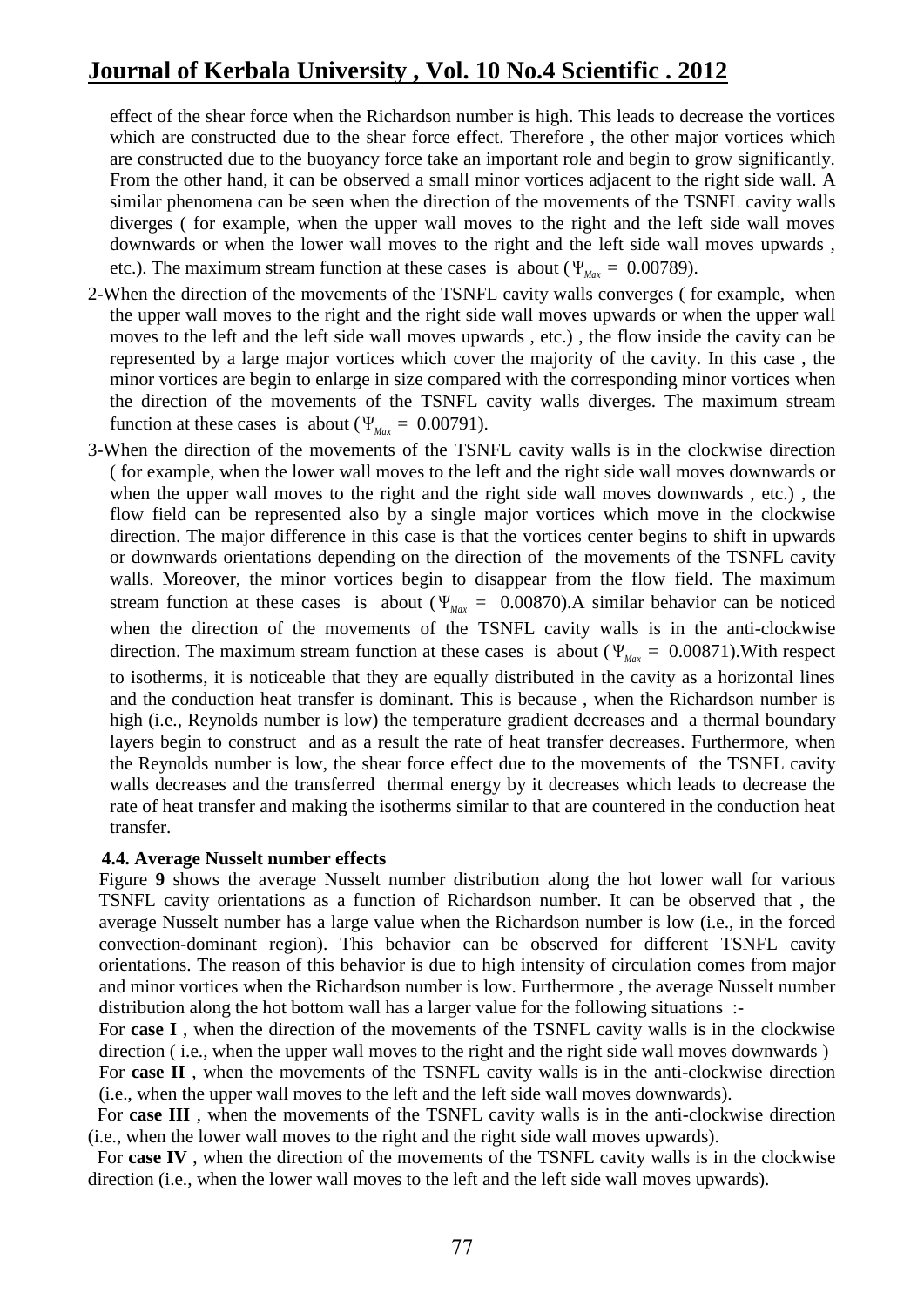The reason of this phenomena is due to strong flow motion at these situations which causes to increase the average Nusselt number values. Therefore, it can be concluded from these results that the rate of heat transfer increases when the movements of the TSNFL cavity walls are in the clockwise or anti-clockwise directions. It is also observed from Figure **9** , that the average Nusselt number distribution along the hot lower wall decreases when the Richardson number increases ( i.e., in the natural convection-dominant region).No significant effect of the movements of the TSNFL cavity walls can be observed on the average Nusselt number values when the Richardson number is high (i.e., in the natural convection-dominant region).

### **5. Conclusions.**

- 1-When the forced convection is significant  $(Ri \ll 1)$ , and the direction of the movements of the TSNFL cavity walls converges, the intensity of flow field circulation is enhanced. It is seen that a higher stream function can be obtained in comparison with the among other cases. Generally, the flow field is represented by a two large major and minor vortices.
- 2-When the forced convection effect is significant , the isotherm contours explain that the flow field in the cavity core is not influenced strongly by the temperature gradient. The isotherm contours take a confusion shape and the convection is dominant. Also, a thermal boundary layer is observed adjacent the hot lower wall.
- 3-When the forced convection effect is approximately equivalent to the natural convection effect  $(i.e., Ri = 1)$ , the flow field is characterized by two major vortices which are symmetrical in shape but they are different in size. This behavior is seen when the direction of the movements of the TSNFL cavity walls diverge and converge respectively. From the other hand, when the direction of the movements of the TSNFL cavity walls rotate in clockwise and anti-clockwise directions, the flow field is represented by a large single major vortices. In general, the minor vortices are decrease in size and vanish gradually.
- 4-The disturbance in the isotherms begins to decrease gradually when the Richardson number is unity for all various directions of the TSNFL cavity walls and the conduction heat transfer regime has become the dominant mode of energy transport in the cavity.
- 5-When the natural convection effect is significant (Ri **>>** 1), the flow field can be represented by a large single major vortices which occupy most of the cavity. Also a small minor vortices can be noticed at various locations in the cavity.
- 6- The intensity of circulation and the maximum stream function decreases when the Richardson number increases. Also, the thermal energy transport decreases and the isotherms shape are similar to that found in the conduction heat transfer phenomena.
- 7-The results indicated various shapes of major and minor vortices for different directions of the movements of the TSNFL cavity walls.
- 8- The average Nusselt number increases along the hot bottom wall for low values of the Richardson number. As the Richardson number increases, the average Nusselt number decreases.
- 9- The heat transfer rate increases when the movements of the TSNFL cavity walls are in the clockwise or anti-clockwise directions.

### **References**

- 1- Moallemi, M. and Jang, K. Prandtl number effects on laminar mixed convection heat transfer in a lid-driven cavity, International Journal of Heat and Mass Transfer ,Vol. 35,1992, pp: 1881– 1892.
- 2- Alleborn, N., Raszillier, H. and Durst, F. Lid-driven cavity with heat and mass transport, International Journal of Heat and Mass Transfer ,Vol. 42,1999, pp: 833–853.
- 3- Mahapatra,S., Nanda, P. and Sarkar,A. Interaction of mixed convection in two-sided lid driven differentially heated square enclosure with radiation in presence of participating medium, Heat and Mass Transfer,Vol. 42, 2006 , pp : 739–757.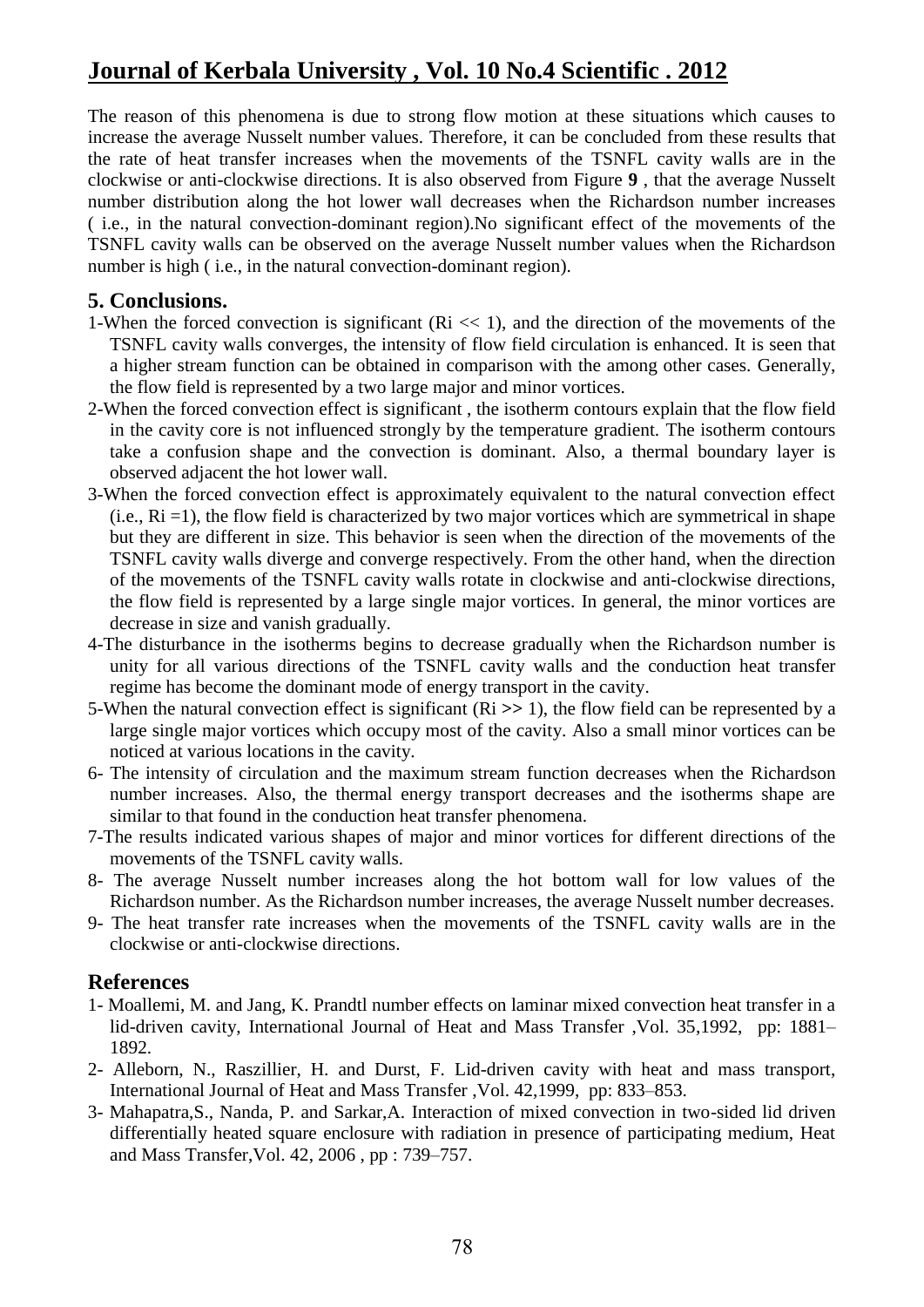- 4- Wahba, E. Bifurcation phenomena for two-sided non-facing lid driven cavity flow, WSEAS International Conference on Engineering Mechanics Structures, Engineering Geology (EMESEG '08), Heraklion , Crete Island, Greece, July 22-24, 2008, pp : 111-116.
- 5- Wahba, E. Multiplicity of states for two-sided and four-sided lid driven cavity flows, Computers and Fluids ,Vol. 38, 2009, pp: 247–253.
- 6- Alinia, M., Ganji, D. and Gorji-Bandpy, M. Numerical study of mixed convection in an inclined two sided lid-driven cavity filled with nanofluid using two-phase mixture model, Under Press in International Communications in Heat and Mass Transfer , 2011.
- 7- Mansour, R. and Viskanta, R. Shear opposed mixed convection flow and heat transfer in narrow, vertical cavity, International Journal of Heat and Fluid Flow , Vol. 15, No.6, 1994, pp: 462–469.
- 8-Oztop, H. and Dagtekin, I. Mixed convection in two sided lid-driven differentially heated square cavity, International Journal of Heat and Mass Transfer ,Vol. 47, 2004, pp:1761–1769.
- 9- Mahapatra, S., Sarkar, A. and Sarkar, A. Numerical simulation of opposing mixed convection in differentially heated square enclosure with partition , International Journal of Thermal Sciences ,Vol. 46, 2007, pp: 970–979.
- 10- Luo, W. and Yang, R. Multiple fluid flow and heat transfer solutions in a two-sided lid-driven cavity , International Journal of Heat and Mass Transfer ,Vol. 50, 2007, pp: 2394–2405.
- 11-Beya,B. and Lili, T. Three-dimensional incompressible flow in a two-sided non-facing liddriven cubical cavity, Comptes Rendus Mecanique ,Vol. 336, 2008, pp : 863–872.
- 12- Siegmann-Hegerfeld, T., Albensoeder, S. and Kuhlmann , H. Two and three-dimensional flows in nearly rectangular cavities driven by collinear motion of two facing walls , Experimental Fluids ,Vol. 45, 2008, pp : 781–796.
- 73-Basak, T., Roy, S., Sharma , P. and Pop, I. Analysis of mixed convection flows within a square cavity with linearly heated side wall(s), International Journal of Heat and Mass Transfer ,Vol. 52, 2009, pp : 2224–2242.
- 14- Noor,D. , Kanna, P.and Chern, M. Flow and heat transfer in a driven square cavity with doublesided oscillating lids in anti-phase, International Journal of Heat and Mass Transfer ,Vol. 52, 2009, pp : 3009–3023.
- 15- Ouertatani,N. , Cheikh, M. , Beya , B. , Lili , T. and Campo, A. Mixed convection in a double lid-driven cubic cavity, International Journal of Thermal Sciences , Vol. 48, 2009, pp : 1265– 1272.
- 16-Cheng and Liu, W. Effect of temperature gradient orientation on the characteristics of mixed convection flow in a lid-driven square cavity , Computers and Fluids ,Vol.39,2010, pp: 965–978.
- 17-Oueslati , F., Beya,B. and Lili, T. Aspect ratio effects on three-dimensional incompressible flow in a two-sided non-facing lid-driven parallelepiped cavity, Comptes Rendus Mecanique ,Vol. 339, 2011, pp : 655–665.
- 18- Vicente,J. , Rodriguez, D., Theofilis, V. and Valero, E. Stability analysis in span wise-periodic double-sided lid-driven cavity flows with complex cross-sectional profiles, Computers and Fluids ,Vol. 43, 2011, pp :143–153.
- 19- Golkarfard,V. , Nasab, S., Ansari, A. and Bagheri, G. Numerical investigation on deposition of solid particles in a lid-driven square cavity with inner heated obstacles, Under Press in Advanced Powder Technology , 2011.
- 70- Cheng,T. Characteristics of mixed convection heat transfer in a lid-driven square cavity with various Richardson and Prandtl numbers , International Journal of Thermal Sciences, Vol.50, 2011, 197-205.
- 21- Liu, G. and Quek, S. The Finite Element Method: A Practical Course , Butterworth-Heinemann Publisher , 2003.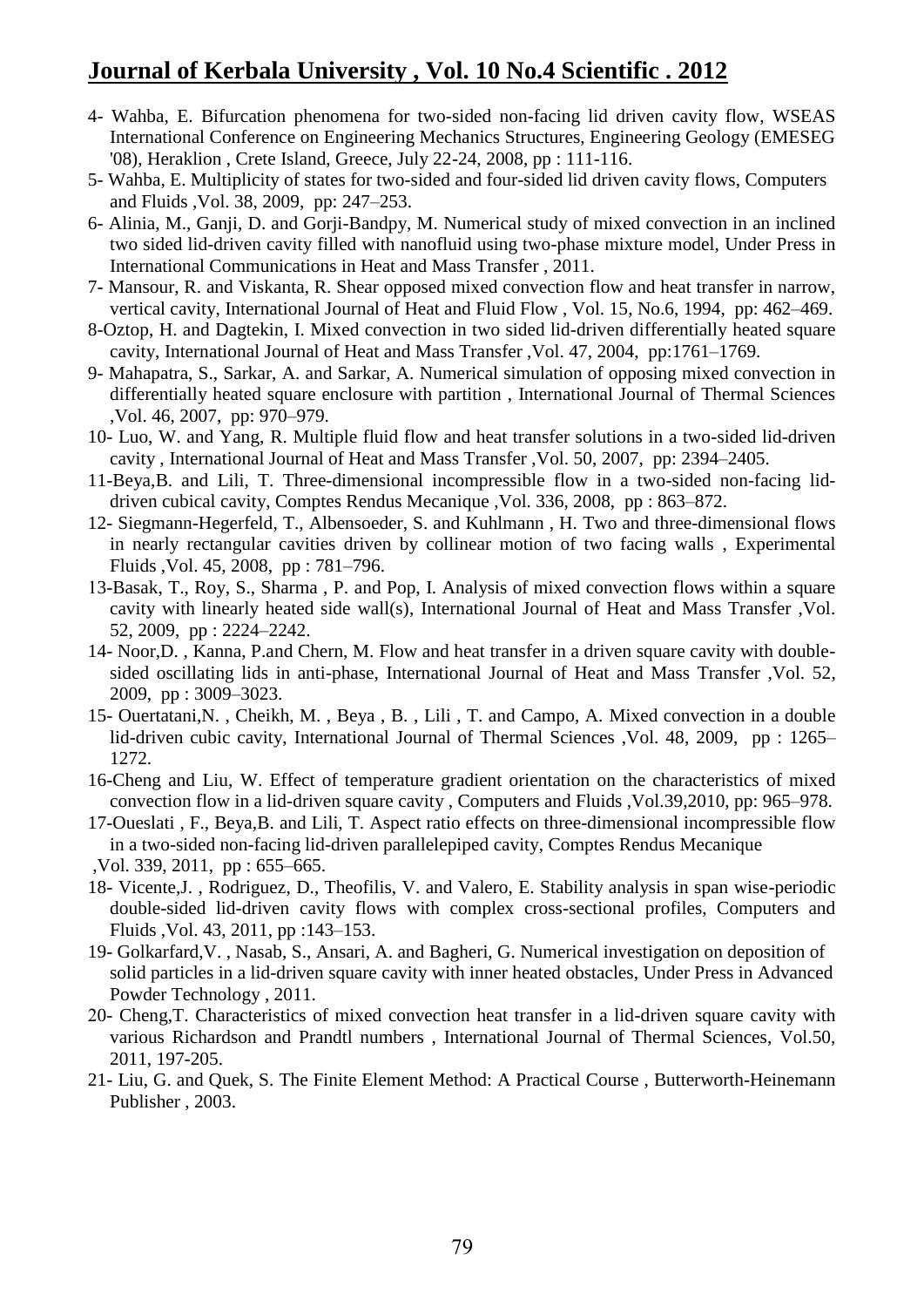| <b>Symbol</b>  | <b>Description</b>                                         | Unit                                  |
|----------------|------------------------------------------------------------|---------------------------------------|
| g              | Gravitational acceleration                                 | $m/s^2$                               |
| Gr             | Grashof number                                             |                                       |
| Nu             | Average Nusselt number                                     |                                       |
| $\mathbf{P}$   | Dimensionless pressure                                     |                                       |
| p              | Pressure                                                   | N/m <sup>2</sup>                      |
| Pr             | Prandtl number $(v/\alpha)$                                |                                       |
| Re             | Reynolds number                                            |                                       |
| Ri             | Richardson number                                          |                                       |
| T              | Temperature                                                | $\rm ^{\circ}C$                       |
| U              | Dimensionless velocity component in x-direction            |                                       |
| $V_c$          | Constant moving velocity                                   | m/s                                   |
| $\mathbf u$    | Dimensional velocity component in x-direction              | m/s                                   |
| $\mathbf{V}$   | Dimensionless velocity component in y-direction            |                                       |
| $\mathbf{V}$   | Dimensional velocity component in y-direction              | m/s                                   |
| $\overline{X}$ | Dimensionless Coordinate in horizontal direction $(x / H)$ |                                       |
| $\mathbf X$    | Cartesian coordinate in horizontal direction               | m                                     |
| Y              | Dimensionless Coordinate in vertical direction (y / H)     |                                       |
| y              | Cartesian coordinate in vertical direction                 | m                                     |
|                | <b>Greek symbols</b>                                       |                                       |
| $\alpha$       | Thermal diffusivity                                        | $m^2/s$                               |
| $\beta$        | Volumetric coefficient of thermal expansion                | $\overline{K^{-1}}$                   |
| $\theta$       | Dimensionless temperature                                  |                                       |
| ν              | Kinematic viscosity of the fluid                           | $m^2/s$                               |
| $\rho$         | Density of the fluid                                       | $\frac{\text{kg/m}^3}{\text{kg/m}^3}$ |
| Ψ              | Dimensionless stream function                              |                                       |
| $\nabla$       | Laplacian operator                                         |                                       |
|                | subscripts                                                 |                                       |
| $\mathbf C$    | Cold                                                       |                                       |
| h              | Hot                                                        |                                       |
| X              | First derivative in X-direction                            |                                       |
| y              | First derivative in Y-direction                            |                                       |
|                | <b>Abbreviations</b>                                       |                                       |
| <b>FEM</b>     | Finite element method                                      |                                       |
| Max            | Maximum                                                    |                                       |
| <b>TSNFL</b>   | Two sided non-facing lid-driven                            |                                       |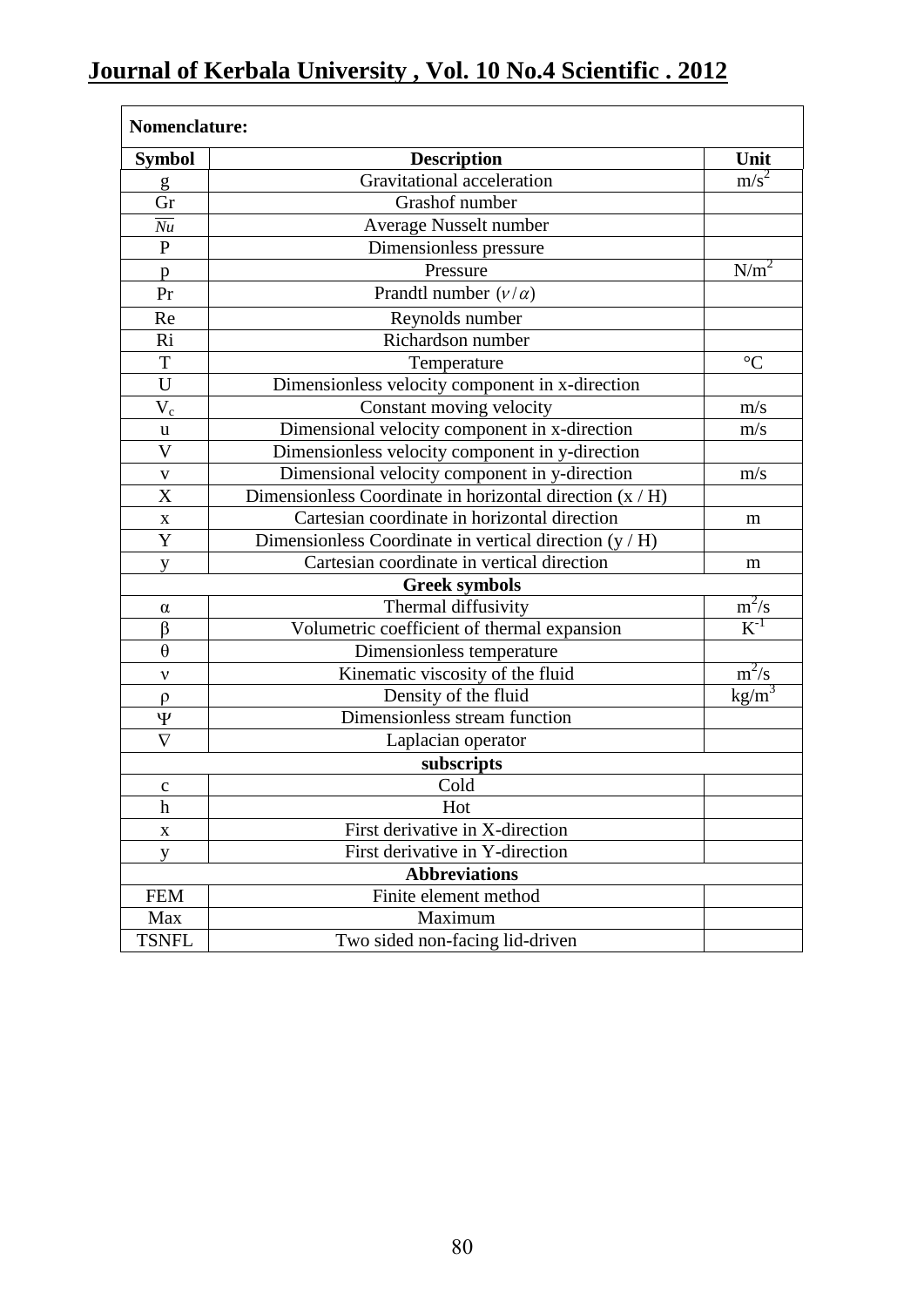

Each group contains four cases of case  $I \rightarrow$ , case II  $\rightarrow$ , case III  $\rightarrow$  and case IV  $\rightarrow$ 

Fig. 1. Schematic diagram of the TSNFL cavity for the four cases per each group with boundary conditions.



**Table 1** Comparison of average Nusselt number values at the top wall with those of previous studies.

| Ri     | <b>Oztop and Dagtekin</b> [8] | <b>Present study</b> | Max. Error % |
|--------|-------------------------------|----------------------|--------------|
| 1.00   |                               |                      | $-0.746$     |
| 0.0625 | 3.60                          | 3.61                 |              |
|        |                               |                      |              |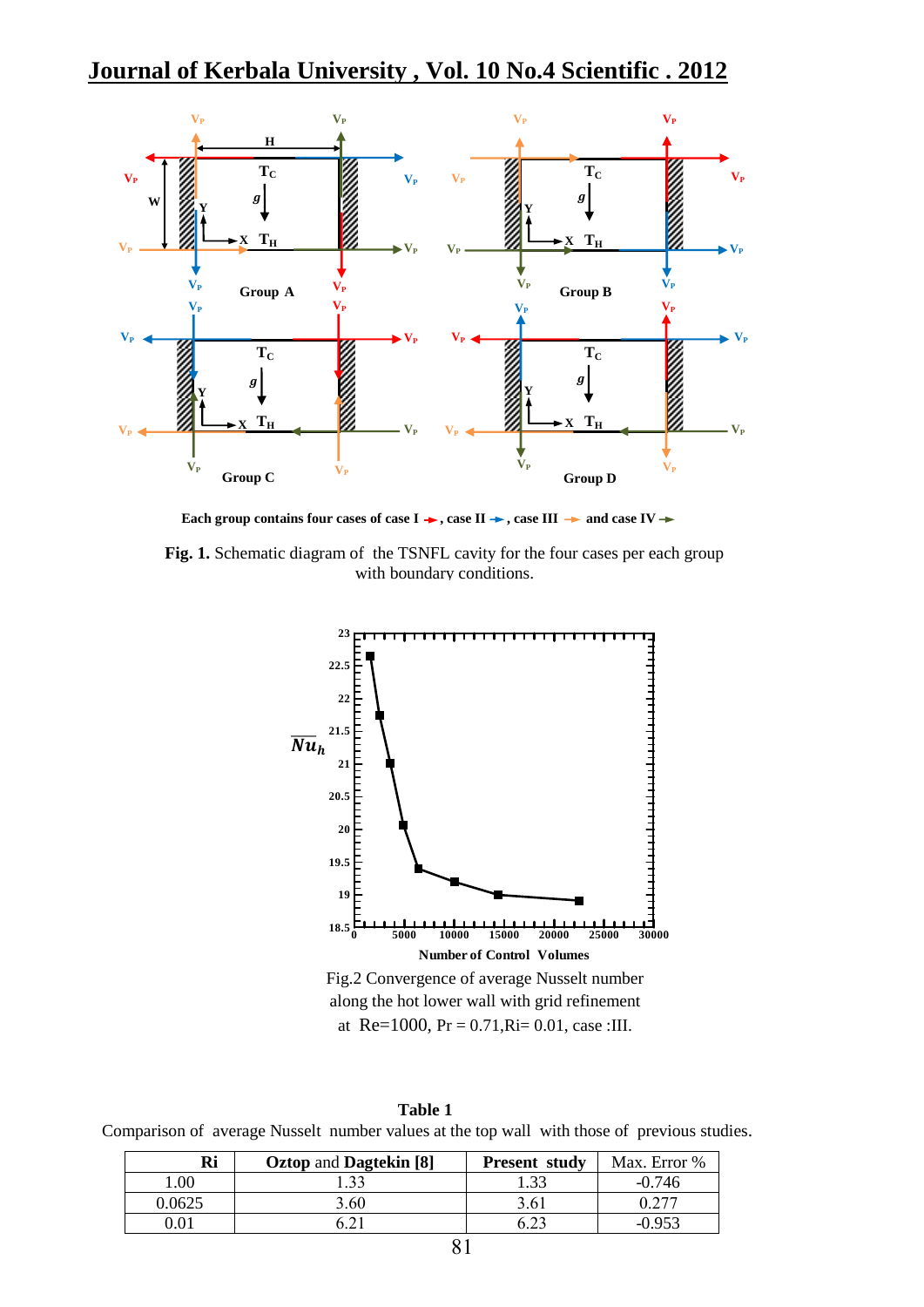

**Fig. 3.** Variations of streamlines for different TSNFL cavity orientations at Ri= 0.01



**Fig. 4.** Variations of isotherms for different TSNFL cavity orientation**s** at Ri= 0.01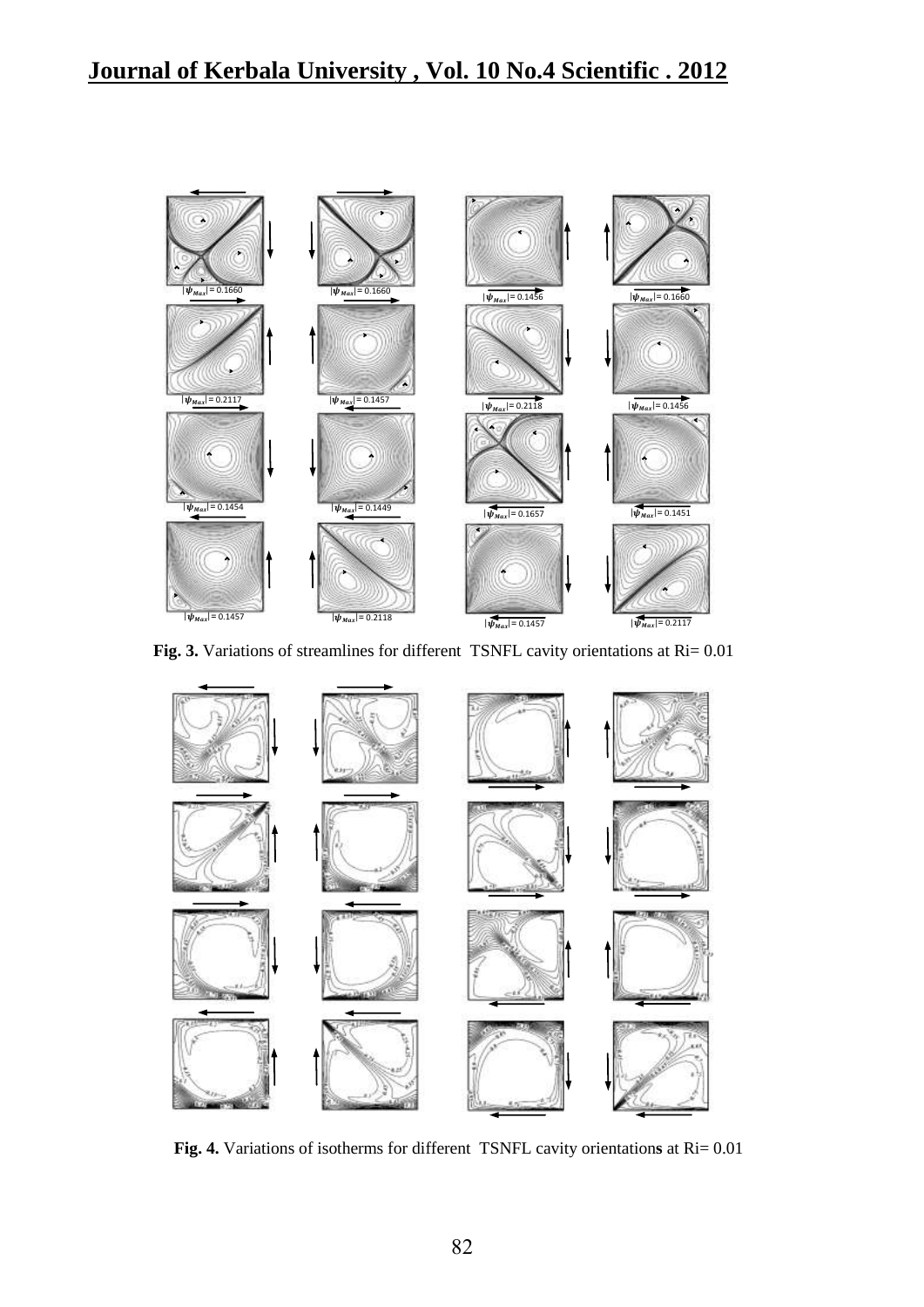

**Fig. 5.** Variations of streamlines for different non-facing lid driven cavity orientation**s** at Ri= 1



**Fig. 6.** Variations of isotherms for different non-facing lid driven cavity orientation**s** at Ri= 1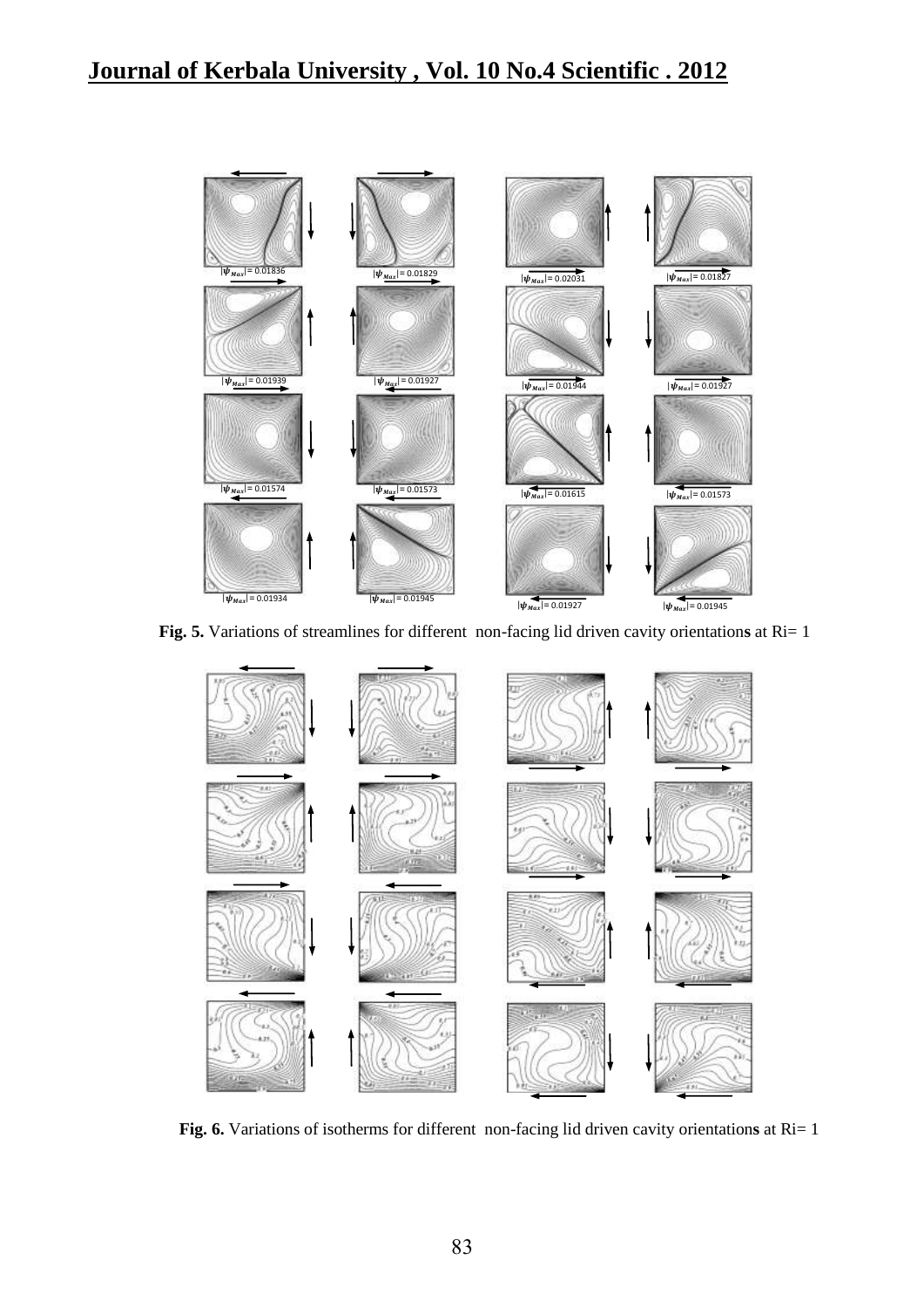

**Fig. 7.** Variations of streamlines for different non-facing lid driven cavity orientation**s** at Ri= 100



**Fig. 8.** Variations of isotherms for different non-facing lid driven cavity orientation**s** at Ri= 100